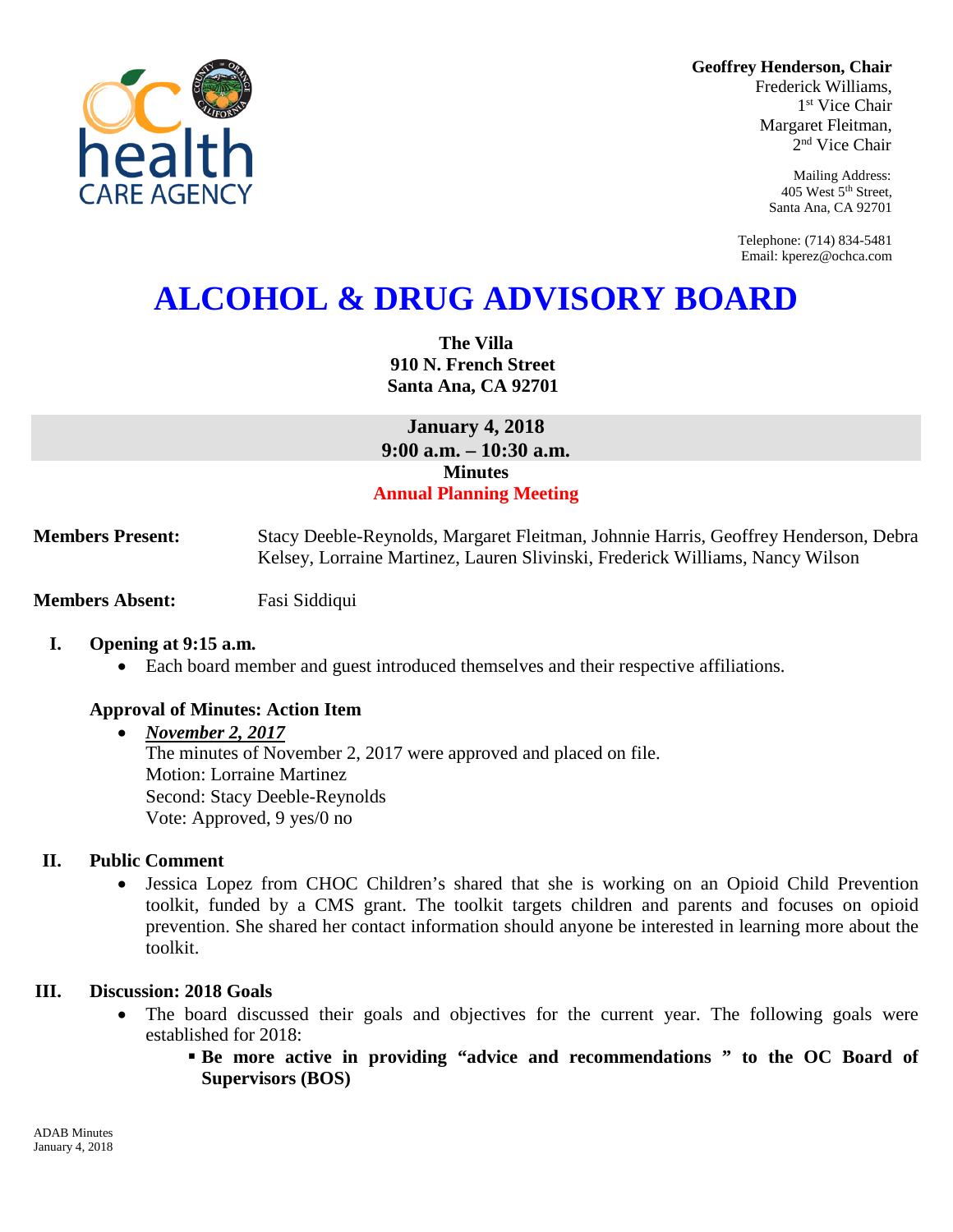- **Support Drug Medi-Cal ODS Plan for BOS approval and help develop Opioid Strategic Plan**
- **Increase communication/discussion amongst ADAB members (actively develop goals and advisement and agendize discussion topics)**
- **Increase communication with the Public (via social media, professional networks, etc.)**
- *Monthly Meetings Focus Plan*
	- o **January –** Opioid Public Forum on January 24th
	- o **February –** Agenda: Discuss Drug Medi-Cal (DMC) ODS support, Discuss/Vote 2018 schedule change (Dark in July, Opioid Strategic Plan March  $24<sup>th</sup>$  for Policy Forum in place of April's meeting)
	- o **March –** Agenda: DMC ODS update, Discuss Opioid Strategic Plan**,** South County Opioid Strategic Plan Policy Forum on March 24<sup>th</sup>
	- o **April –** Meeting and Site Visit at Woodglen Recovery (possibly move to later month)
	- o **May –** TBD
	- o **June –** TBD
	- o **July –** DARK
	- o **August –** ADEPT Presentation
	- o **September –** "Recovery Month"
	- o **October –** Joint Meeting with the OC Mental Health Board, Possible Topic: Marijuana
	- o **November –** TBD
	- o **December**  Holiday Breakfast
- *Areas of Interest and Additional Education*
	- o Role and Purpose of ADAB, Brown Act compliance and process of advising BOS
	- o Clarification on Sober Living, Group Homes, Board & Cares and their Regulations
	- o Harm Reduction including Needle Exchange
	- o Update on Recreational Marijuana and Regulations related to Marijuana DUI
- *Discussion items*
	- o **Supporting Drug Medi-Cal ODS and making recommendations to BOS**
		- $\triangleright$  Discussion will start in February ahead of taking the DMC ODS plan to the BOS for approval in March
	- o **Opioid Strategic Plan**
		- $\triangleright$  Discussion on Opioid Strategic Plan for the March 24<sup>th</sup> Policy Forum in South Orange County
	- o **Incorporating Public Comments**
		- Discussion on taking Public Comments received and how to best proceed and incorporate them in future meetings
	- o **Improving Agenda Items**
		- $\triangleright$  Discussion on improving pathways to create better agenda items to increase public interest in ADAB

## **IV. Update Committees**

- Per review of committees and ensuing discussion:
	- **Executive Committee:** Geoffrey Henderson, Frederick Williams, Margaret Fleitman
	- **Membership Committee:** Lorraine Martinez, Debra Kelsey
	- **Nominating Committee:** Lorraine Martinez, Debra Kelsey
	- **Mental Health Board Liaison:** Debra Kelsey, Stacy Deeble-Reynolds, Fasi Siddiqui, Frederick Williams